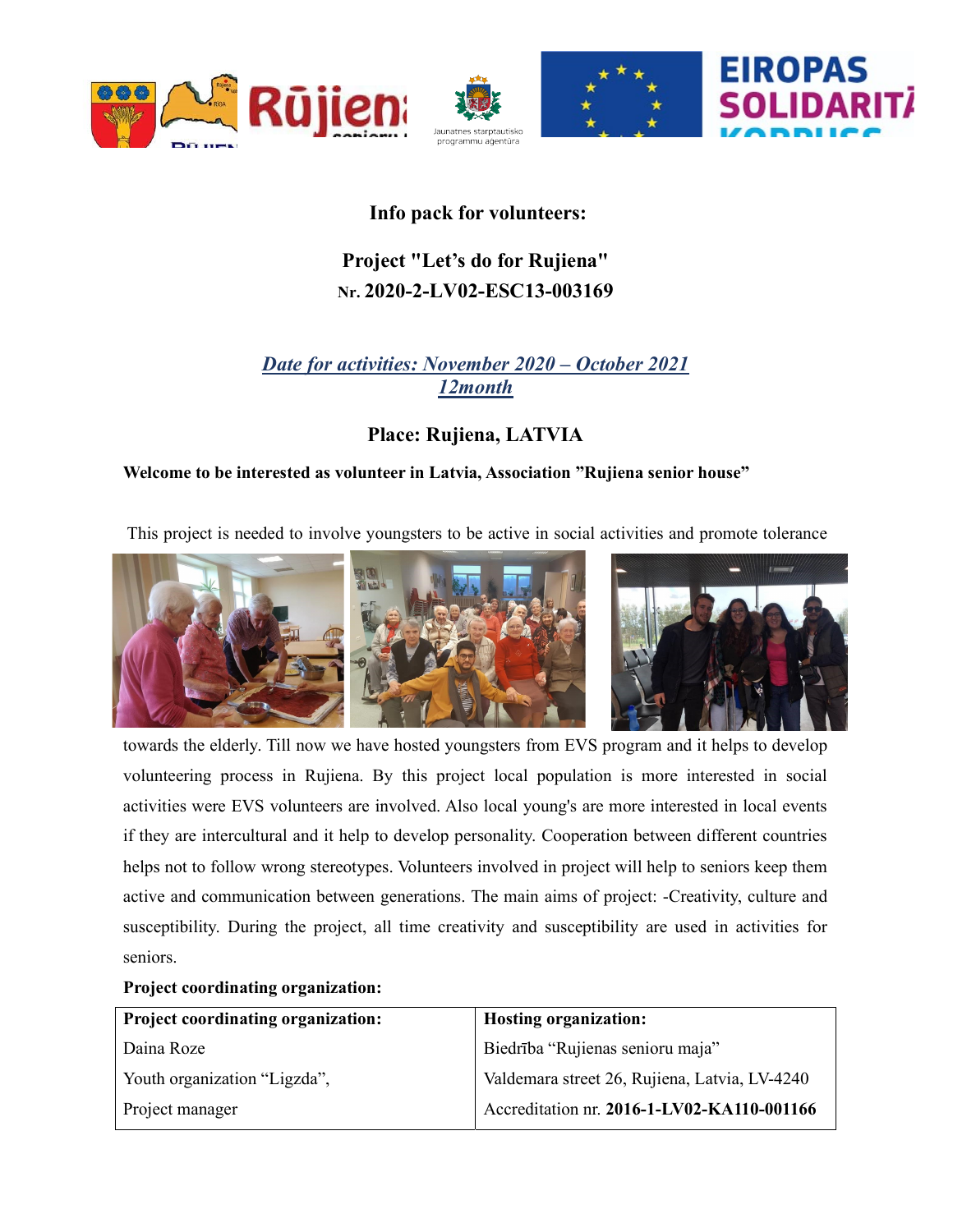### About voluntary work in "Association "Rujiena senior house"

#### Activity date: November 2020-October 2021 (12 month);

#### Place for activities: Valdemāra 26, Rujiena, LV-4240, Latvia

Video about city: https://ej.uz/rujiena lets do

Volunteer living country: Belgium, Bulgaria, Czech Republic, Denmark, Germany, Estonia, Ireland, Greece, Spain, France, Croatia, Italy, Cyprus, Lithuania, Luxembourg, Hungary, Malta, Netherlands, Austria, Poland, Portugal, Romania, Slovenia, Slovakia, Finland, Sweden, United Kingdom, Turkey, Iceland, Liechtenstein, Norway, Former Yugoslav, Republic of Macedonia, Serbia.

#### Number of volunteers and age: 1 person (of age 18 - 30)

Volunteer who can help seniors in workshops, creative events, free time activities. Volunteer should be registered in Youth portal https://europa.eu/youth/solidarity

Working language: English, Latvian. In project activities you will have online learning program for Latvian language.

#### Summary of the Project:

The goal of the project is to promote awareness of the Solidarity Corps through the activities offered to the youth of Rujienas district, which will encourage young people to engage in such projects and will activate the local community. The project is initiating cooperation with the Rujiena district municipality institutions visited by children, young people and seniors - Social Care Center "Lode", Rujienas Multifunctional Youth Initiative Center, Rujiena Library, Rujiena Secondary School and Association "Rujiena Seniors House". The short-term goal of the project is to offer various activities available to the local community in Rujiena, for children, young people and seniors. Volunteers will develop and get to know their personality, will learn more about cultural differences and will share their experience and knowledge during the project. The long-term goal is to establish close cooperation between socially active institutions and organizations united by Solidarity Corps youth from different countries. The implementation of this project will help to develop open societies and acquisition of knowledge about the cultures of different countries, the implementation of this project will help the local community to improve linguistic knowledge and raise awareness of European citizenship.

#### Aims and objectives:

- To help seniors to fill day with different workshops;
- Spend time with seniors inside and outside activities;
- Discover the intercultural richness through non-formal learning methods
- Take part in municipality events
- Learn more about other European cultures
- Get to know more about Rujiena, Latvia territory and country
- Be encouraged to come up with your own ideas and get the support in your home country from your sending organization to realize.

#### Rules: